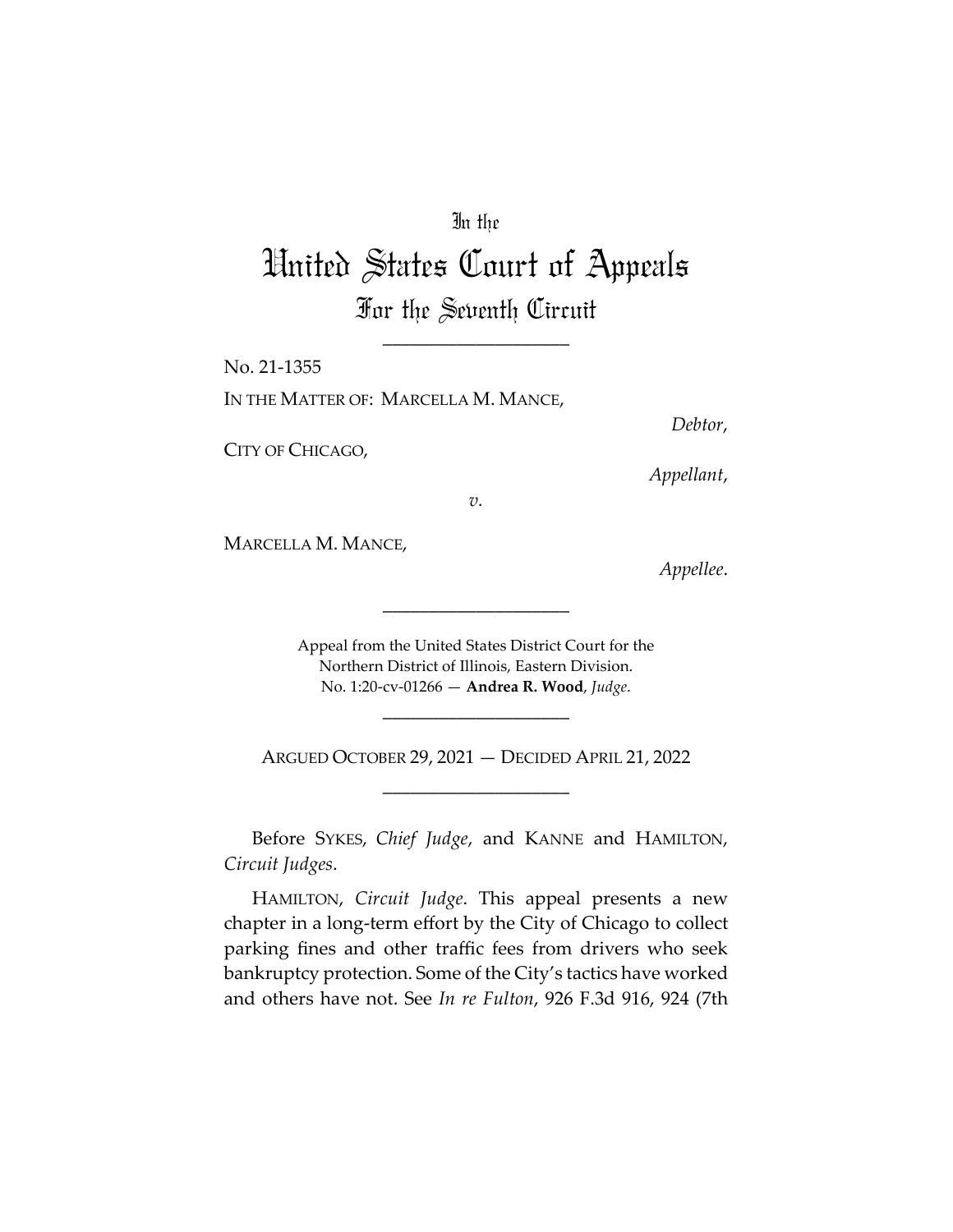Cir. 2019) (City's refusal to turn over vehicles to petitioners during bankruptcy proceedings violated automatic stay), vacated and remanded sub nom. *City of Chicago v. Fulton*, 141 S. Ct. 585 (2021); *In re Steenes*, 942 F.3d 834, 839 (7th Cir. 2019) (vehicular tickets incurred during course of a Chapter 13 bankruptcy are administrative expenses that must be paid in full).

The issue in this appeal is whether the City's possessory lien on a vehicle that it impounds due to unpaid tickets should be deemed a "judicial lien" or a "statutory lien" under the Bankruptcy Code. If the lien is judicial, all parties agree, it is avoidable in bankruptcy under 11 U.S.C. § 522(f). If the lien is instead deemed statutory, it is not avoidable under the same provision.

We agree with the bankruptcy and district courts that the City's possessory lien on impounded vehicles is properly classified as judicial and therefore avoidable. Part I lays out the stakes of this particular issue. Part II explains how judicial and statutory liens are defined in the Bankruptcy Code. Part III outlines the specific procedures the City must follow before it can impose a lien on an impounded vehicle. Part IV explains why a lien that flows from these procedures is judicial.

#### I. *The Stakes*

This case may appear to be a technical dispute with modest stakes, but it's a test case that is important to the City and will affect many drivers. Outstanding debt for Chicago traffic tickets surpassed \$1.8 billion last year.<sup>1</sup> On average, the City

<sup>1</sup> Melissa Sanchez, *Chicago Mayor Lori Lightfoot Proposes Further Traffic Ticket Reforms to Help Low-Income Motorists*, ProPublica (Sept. 22, 2021, 5:10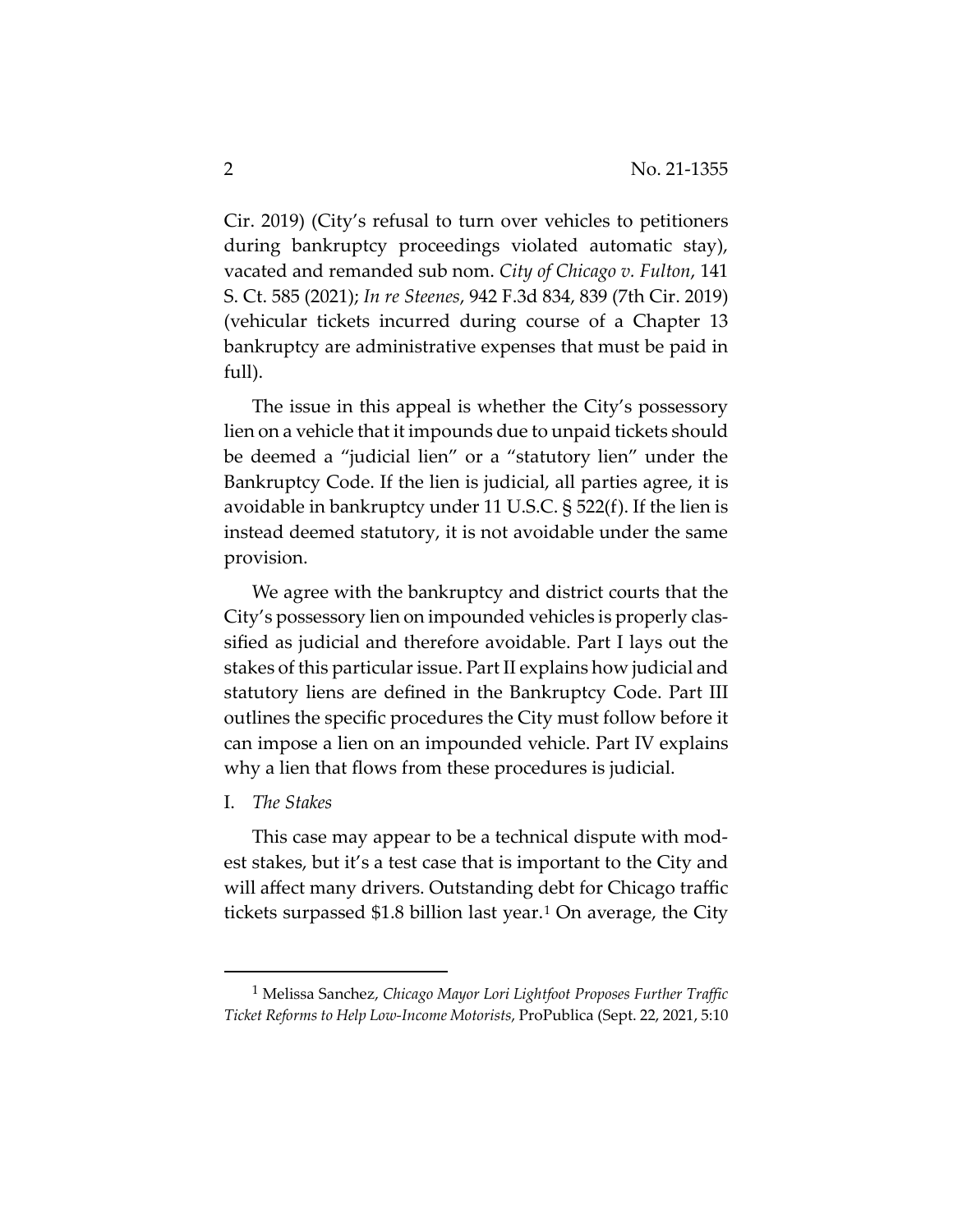issues around three million tickets a year, and by one recent estimate, revenue from those tickets in 2016 exceeded a quarter of a billion dollars and constituted seven percent of the City's operating budget. Melissa Sanchez & Sandhya Kambhampati, *Driven into Debt: How Chicago Ticket Debt Sends Black Motorists into Bankruptcy*, ProPublica Ill. (Feb. 27, 2018), https://features.propublica.org/driven-into-debt/chicagoticket-debt-bankruptcy.

As the dockets in this court and the Northern District of Illinois show, aggressive ticketing practices may help push many drivers into bankruptcy. *Id.* (explaining that "[p]arking, traffic and vehicle compliance tickets prompt so many bankruptcies the court [in Chicago] [led] the nation in Chapter 13 filings" at the time); see also *Table F-2—Bankruptcy Filings (December 31, 2019)*, U.S. Courts, https://www.uscourts.gov/statistics/table/f-2/bankruptcy-filings/2019/12/31 (last visited Apr. 21, 2022) (Northern District of Illinois led nation in nonbusiness Chapter 13 filings with 15,851 cases in 2019). Even with recent reforms to ticketing practices, bankruptcy filings remain high by comparison to other districts. *Table F-2—Bankruptcy Filings (December 31, 2021)*, U.S. Courts, https://www.uscourts.gov/statistics/table/f-2/bankruptcy-filings/2021/12/31 (last visited Apr. 21, 2022) (in 2021 the Northern District of Illinois had the second most non-business Chapter 13 filings (5,198)).

When a vehicle owner's parking-ticket debt accumulates, the City has the legal right to impound the vehicle and can eventually sell the vehicle to help pay off the debt. If the

PM), https://www.propublica.org/article/chicago-mayor-lori-lightfootproposes-further-traffic-ticket-reforms-to-help-low-income-motorists.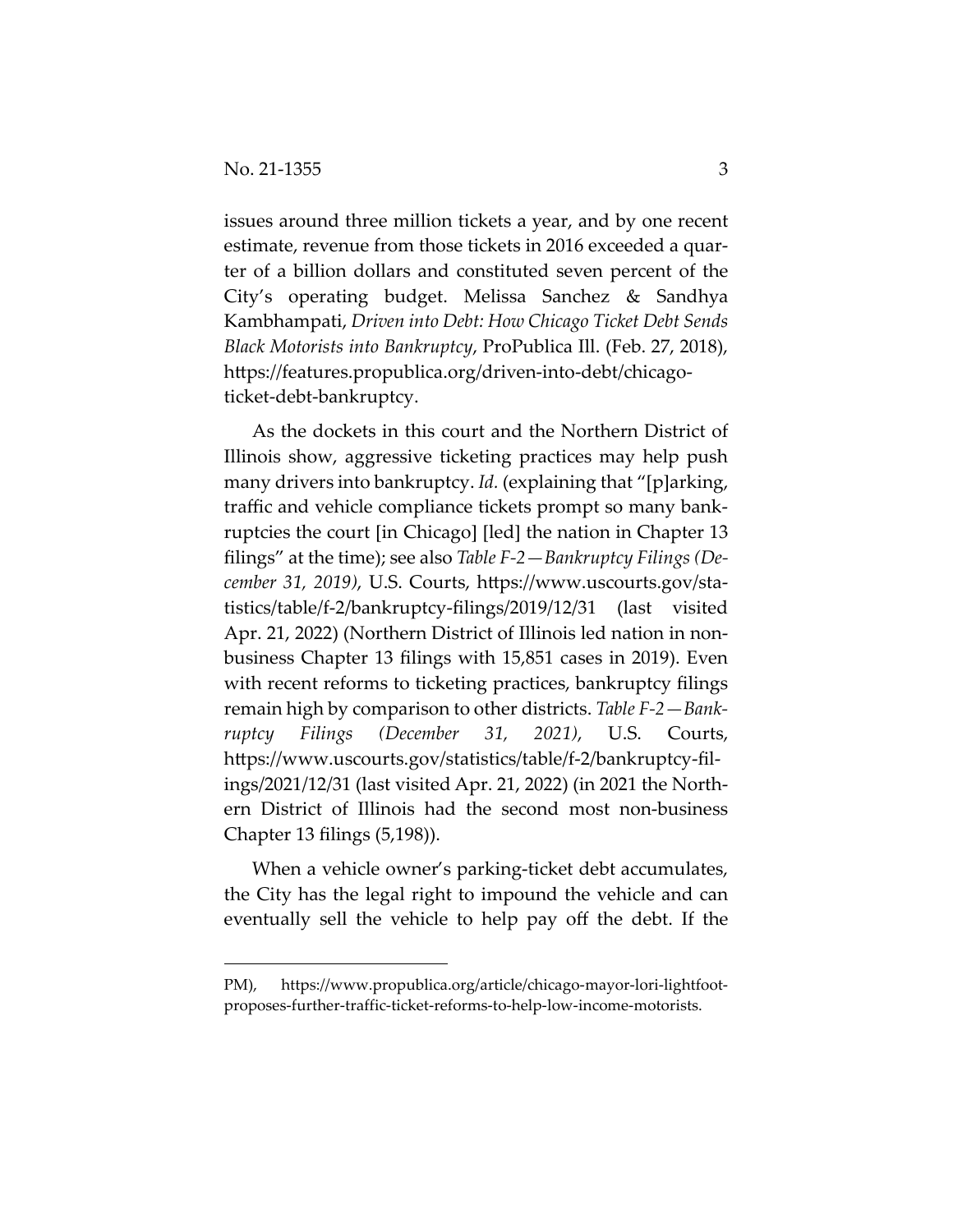impoundment lien can be discharged in bankruptcy, however, the owner may be able to recover her vehicle through the bankruptcy court. Classifying an impoundment lien as judicial or statutory can make the difference between, on one hand, allowing drivers to avoid a debt and denying the City the sums owed, and on the other hand the owner permanently losing the vehicle and putting more money in the hands of the City.

The foundation for this particular issue was laid in 2016. See *Fulton*, 926 F.3d at 920. The City Council passed a new ordinance that granted the City a lien on impounded vehicles for ticket debts. Municipal Code of Chicago ("M.C.C.") § 9-92- 080(f). Once a driver incurs the needed number of outstanding tickets and final liability determinations, the City is authorized to impound her vehicle and to attach a possessory lien. The amount of the lien is based on how much the driver owes in unpaid traffic tickets, plus additional fees. § 9-100-  $120(d)(2)$ .

Many drivers cannot afford to pay their outstanding tickets and fees, let alone the liens imposed on their cars through this process. As a result, some drivers declare bankruptcy and seek to avoid them. Debtor-appellee Marcella Mance, for instance, incurred several unpaid parking tickets and saw her car impounded and subject to a possessory lien that totaled \$12,245, more than four times her car's value. Facing this liability with a monthly income of \$197 in food stamps, Mance filed for bankruptcy under Chapter 7 and sought to avoid the lien under 11 U.S.C § 522(f). When a vehicle owner files for bankruptcy through Chapter 7, she can avoid a lien under § 522(f) if the lien qualifies as judicial and its value exceeds the value of her exempt property (in this case, her car).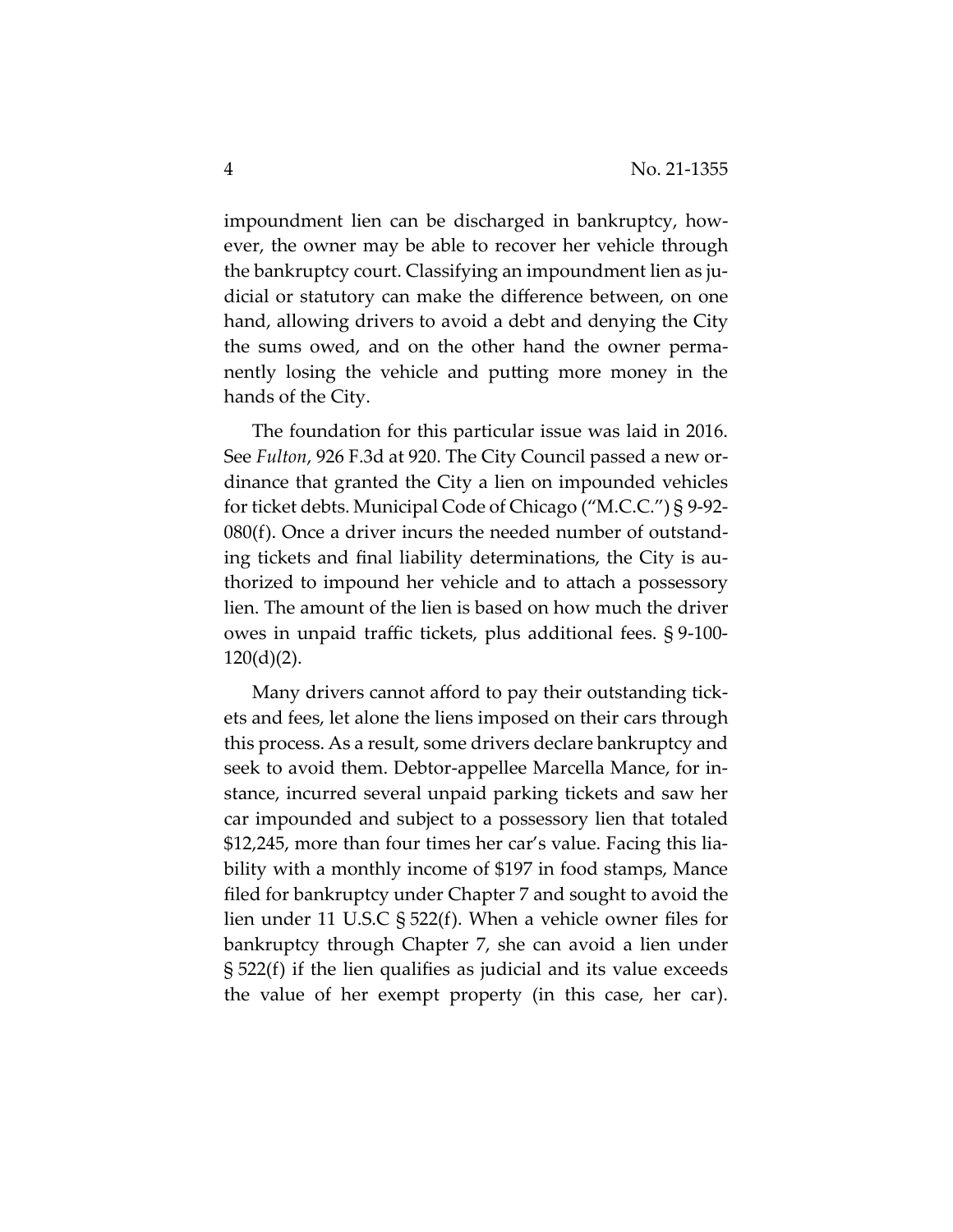Conversely, if the lien is statutory, it is not avoidable under the same provision.2

The bankruptcy and district courts concluded that the lien was judicial and avoidable. Both courts reasoned that the lien was tied inextricably to the prior adjudications of Mance's parking and other infractions, so it did not arise solely by statute, as the Bankruptcy Code requires for a statutory lien. As the district court explained in its opinion in this case: "There is simply no way to disaggregate the final determinations of liability from the lien resulting from immobilization. … Without the requisite number of judgments, the City would have no right to immobilize the vehicles and no liens could arise." *City of Chicago v. Howard*, 625 B.R. 384, 390 (N.D. Ill. 2021).3

#### II. *Lien Definitions in the Bankruptcy Code*

The classification of a lien under the Bankruptcy Code is a question of law that we review de novo. *In re Willett*, 544 F.3d 787, 790 (7th Cir. 2008). The Code sorts liens into three mutually exclusive categories—statutory liens, judicial liens, and security interests. *In re Financial Oversight & Management Board for Puerto Rico*, 899 F.3d 1, 10 (1st Cir. 2018); *In re Wigfall*, 606 B.R. 784, 786–87 (Bankr. N.D. Ill. 2019); see also S. Rep. No. 95- 989, at 25 (1978), as reprinted in 1978 U.S.C.C.A.N. 5787, 5811 ("Those three categories are mutually exclusive and are [exhaustive] except for certain common law liens."). Only the first two are relevant here. The parties agree that Mance

<sup>2</sup> These figures come from Mance's Chapter 7 bankruptcy petition, i.e., Form 106. We accept Mance's declarations for the purposes of this appeal.

<sup>3</sup> Mance's case was consolidated with that of another debtor (Cupree Howard) in the district court and initially on appeal. We dismissed Howard's appeal as moot before oral argument.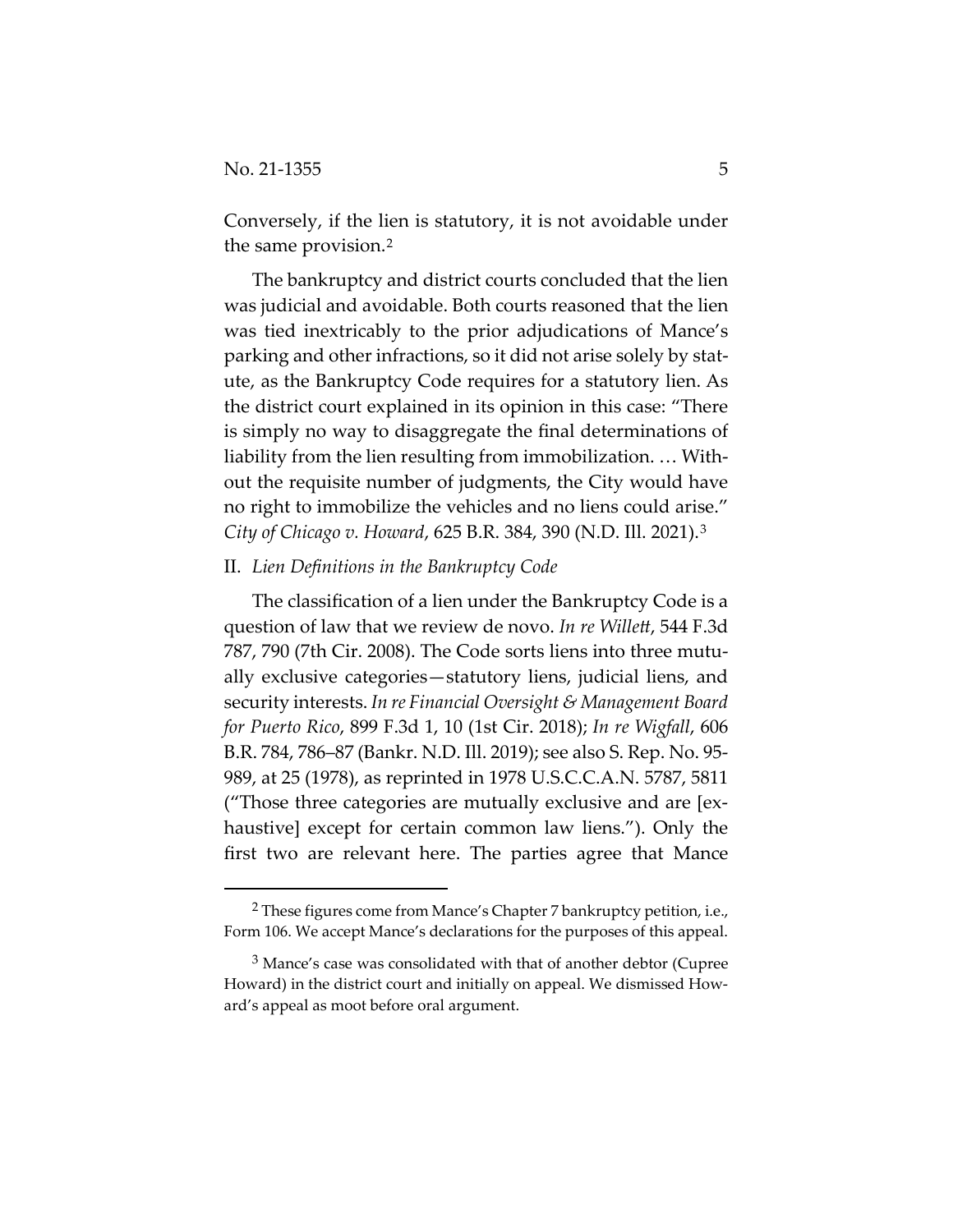satisfies all the requirements for discharge under 11 U.S.C. § 522(f) if her lien is considered judicial, so the classification is decisive.

A. *The Statutory Text*

We begin our analysis with the statutory text. The Bankruptcy Code defines judicial and statutory liens in 11 U.S.C. § 101. Here is each definition in full:

> (36) The term "judicial lien" means lien obtained by judgment, levy, sequestration, or other legal or equitable process or proceeding.

…

(53) The term "statutory lien" means lien arising solely by force of a statute on specified circumstances or conditions, or lien of distress for rent, whether or not statutory, but does not include security interest or judicial lien, whether or not such interest or lien is provided by or is dependent on a statute and whether or not such interest or lien is made fully effective by statute.

#### § 101(36), (53).

Both definitions focus on the events (or the lack thereof) that precede creation of the lien. The two definitions use distinct language to describe how the two different types of liens arise. We see this in the use of "arising solely" for statutory liens versus "obtained by" for judicial liens. "Solely" seems clear enough and signals that prior legal proceedings leading to a lien would exclude the lien from the category of statutory liens. The definition of a judicial lien—"obtained by judgment, levy, sequestration, or other legal or equitable process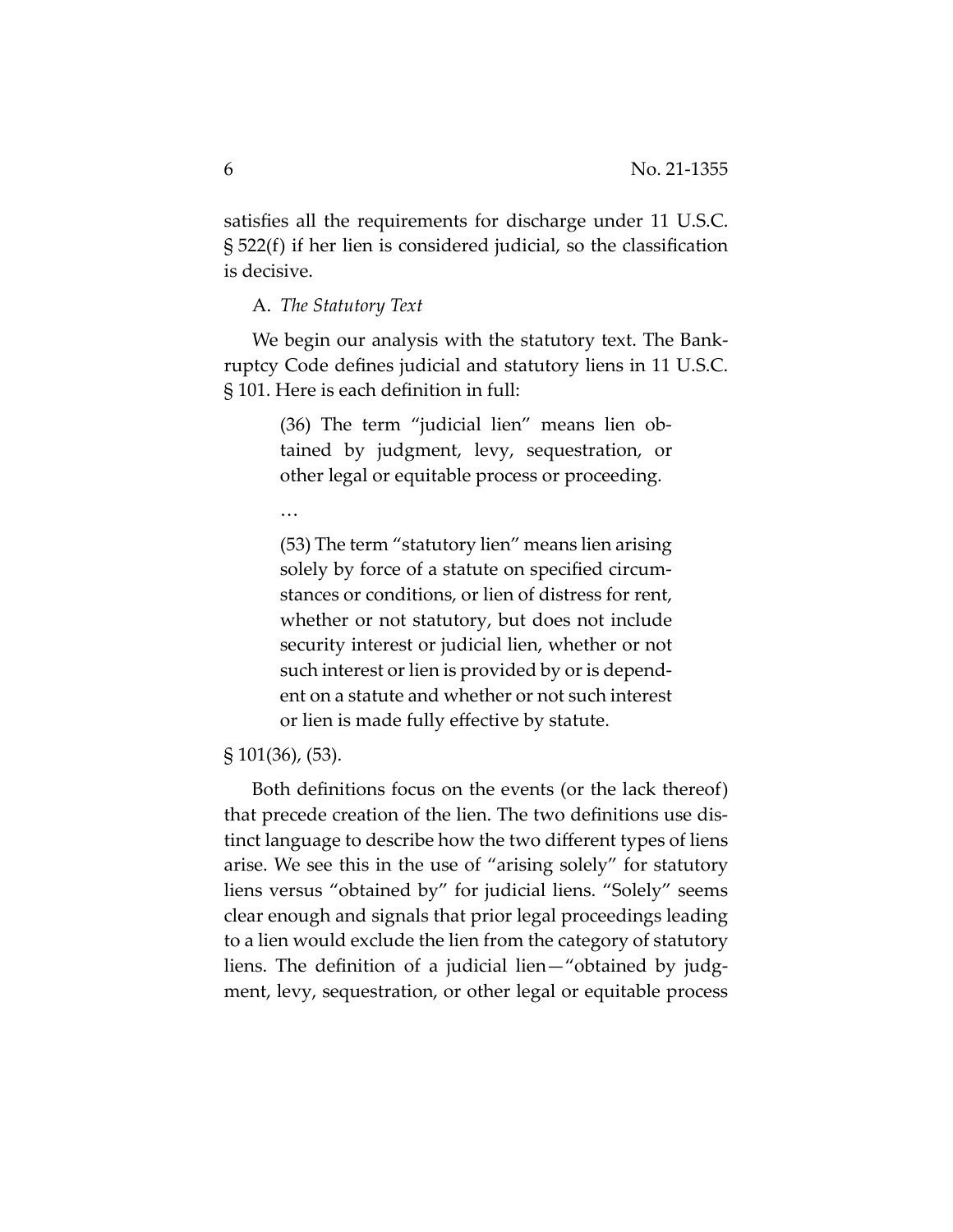or proceeding," § 101(36)—has an "element of causation inherent in the phrase 'obtained by.'" See *Field v. Mans*, 516 U.S. 59, 66 (1995) (interpreting § 523(a)(2), which prohibits discharge of certain debts "obtained by … false pretenses, a false representation, or actual fraud"). The statutory definition of a judicial lien indicates that the term applies when the lien is caused by or results from the broad categories of process identified in the latter part of the definition. These textual differences are noted in the history of the Bankruptcy Reform Act of 1978. The House and Senate reports on the Act explained: "A statutory lien is only one that arises automatically, and is not based on an agreement to give a lien or on judicial action." H.R. Rep. No. 95-595, at 314 (1977), as reprinted in 1978 U.S.C.C.A.N. 5963, 6271; S. Rep. No. 95-989, at 27, as reprinted in 1978 U.S.C.C.A.N. at 5811; see also 5 Collier on Bankruptcy ¶ 545.01 (16th ed. 2021).

Under these definitions, classification of a lien depends on the events, if any, that must occur before the lien attaches*. In re Schick*, 418 F.3d 321, 324 (3d Cir. 2005) ("The relevant inquiry is to determine the nature of the [] lien, i.e., whether it arises solely by force of statute, or whether it results from some type of judicial process or proceeding."); see also 2 Collier on Bankruptcy ¶ 101.53 ("[A] judicial lien arises only by virtue of judicial proceedings in the absence of which there would not be such a lien. The statutory lien by definition arises without any judicial proceeding." (footnote omitted)).

#### B. *Illustrations*

Common examples of statutory and judicial liens are generally consistent with this focus on the prior events needed for the lien to arise and attach to property. Take mechanics' liens first, often cited as an example of a statutory lien. See, e.g.,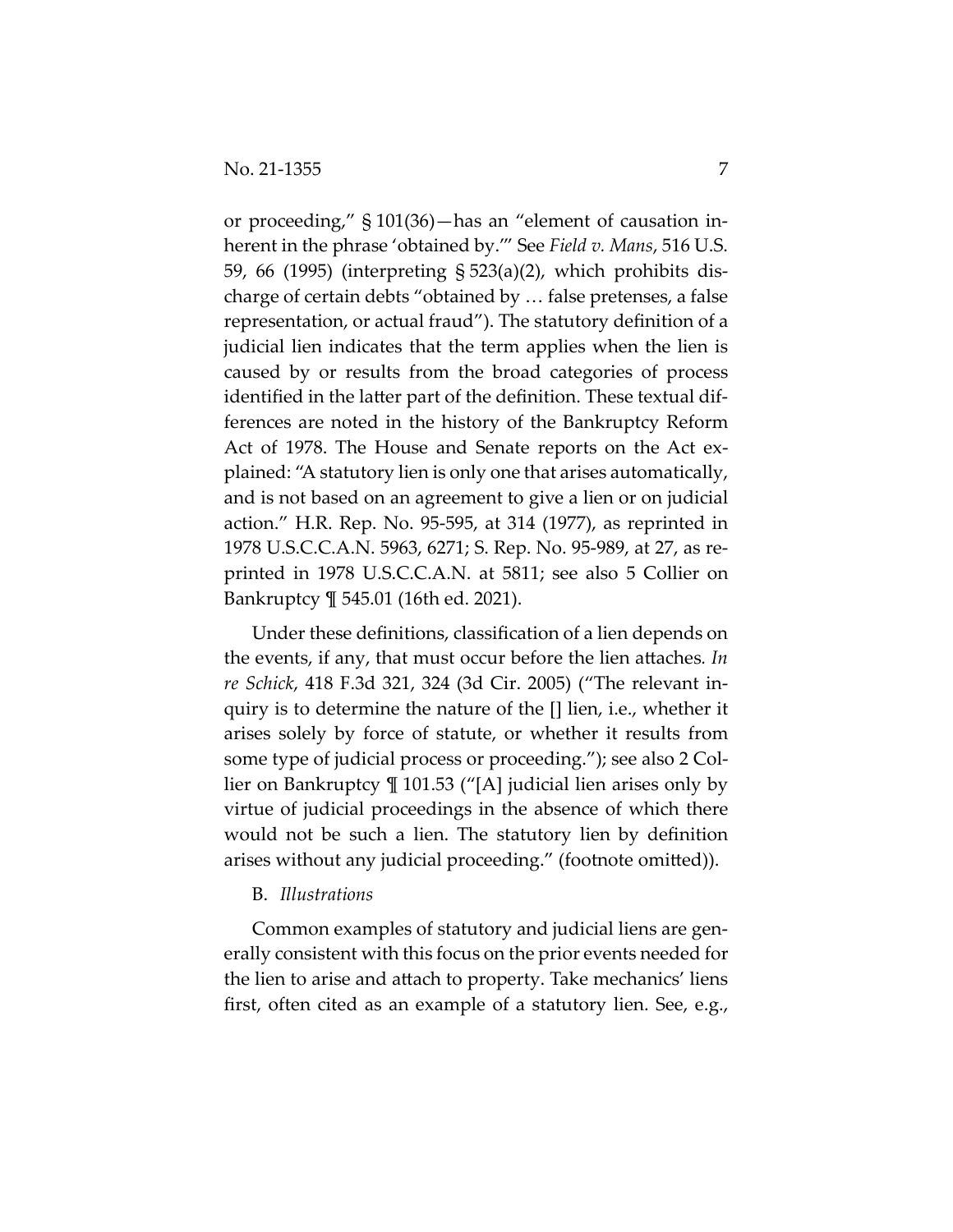*Schick*, 418 F.3d at 324; *In re Cunningham*, 478 B.R. 346, 350 (Bankr. N.D. Ind. 2012) ("Case law throughout the country has routinely determined that a mechanic's lien, or similar liens arising by means of a state's statutory enactment, are at their base statutory liens."); see also *id.* at 351 (collecting cases); H.R. Rep. No. 95-595, at 314, as reprinted in 1978 U.S.C.C.A.N. at 6271 (listing mechanics' liens in the examples of statutory liens, as well as materialmen's liens, warehousemen's liens, and tax liens). In simple terms, a statute provides a mechanic a lien on improved property as soon as payment for the mechanic's work on the property is due and goes unpaid. The mechanic need not go to a judge to secure a lien; rather, the lien arises solely by statute once the condition—a lack of payment—occurs. A mechanic's lien may be perfected by filing the lien with a county clerk or similar official, but that filing is not considered a "legal or equitable process or proceeding" within the definition of a judicial lien. 11 U.S.C. § 101(36); see *Schick*, 418 F.3d at 326, citing *In re Fennelly*, 212 B.R. 61, 65 (D.N.J. 1997) ("The mere ministerial act of recording the lien does not create the requisite legal process or proceeding required to be a judicial lien."). The critical point is that a mechanic's lien attaches to the property automatically when the debtor fails to make a payment for the services due. Accord, *Wigfall*, 606 B.R. at 787. No judicial or similar process is needed.4

<sup>4</sup> Perfection is necessary for the statutory lien's continued effectiveness and protection against other creditors. It also has implications under 11 U.S.C. § 545, which allows a bankruptcy trustee to avoid certain statutory liens. But the fact that a lien must be perfected does not transform it into a judicial lien. See 2 Collier on Bankruptcy ¶ 101.53 ("[M]erely because [statutory liens] require some form of judicial filing for their perfection against other creditors or continued effectiveness, they are not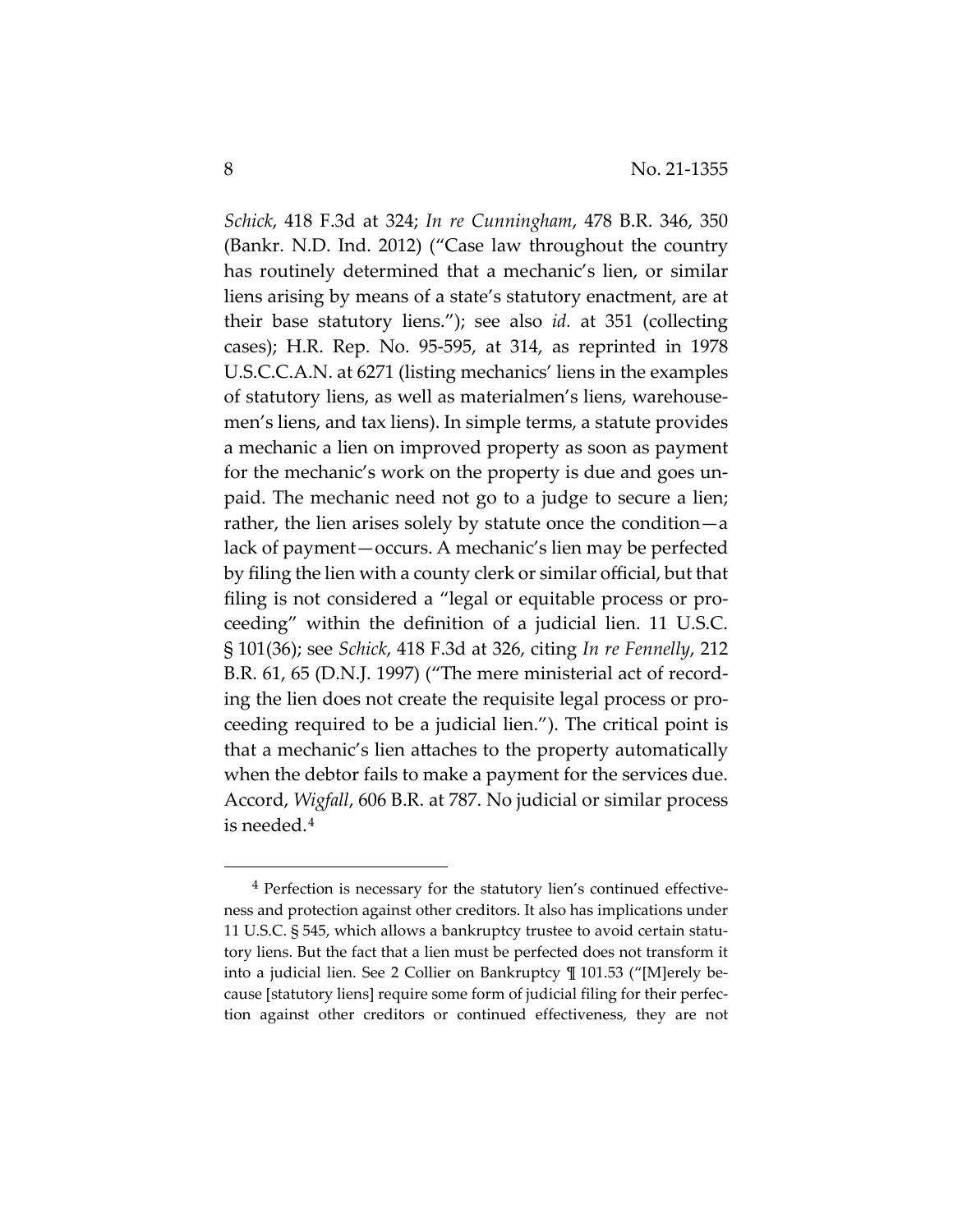Contrast this example of a statutory lien with the textbook judicial lien: a court-ordered money judgment. There are several ways a dispute could make its way into a court and result in a money judgment. But before the lien can arise at all, a court must enter judgment for the winning creditor. That party then records it as a lien on the losing party's property. Because the lien is "obtained by" a court proceeding, it is considered judicial. 2 Collier on Bankruptcy ¶ 101.36; see also *Schick*, 418 F.3d at 328 ("[F]or a lien to be judicial, there must be some judicial or administrative process or proceeding that ultimately results in the obtaining of the lien.").

As we will see next, Chicago's impoundment lien in this case lies somewhere in between these easy illustrations. We find decisive the substantial quasi-judicial proceedings needed for the City to obtain an impoundment lien. The City's possessory lien thus did not arise "solely" by statute.

#### III. *The City's Lien Program*

To classify the City's impoundment lien, we examine how it arises or is obtained, beginning with unpaid tickets and continuing through the process of impoundment and attachment of the lien.

First, the owner must accrue the required number of traffic violations and final determinations. A car may be impounded only after an owner has three or more "final determinations of liability," or two final determinations that have been outstanding for more than a year, "for parking, standing,

transformed into judicial liens. While the filing of the lien may determine whether it is perfected to the extent that it may not be avoided by the trustee under section 545, it does not transmute a statutory lien into a different kind of lien." (footnotes omitted)).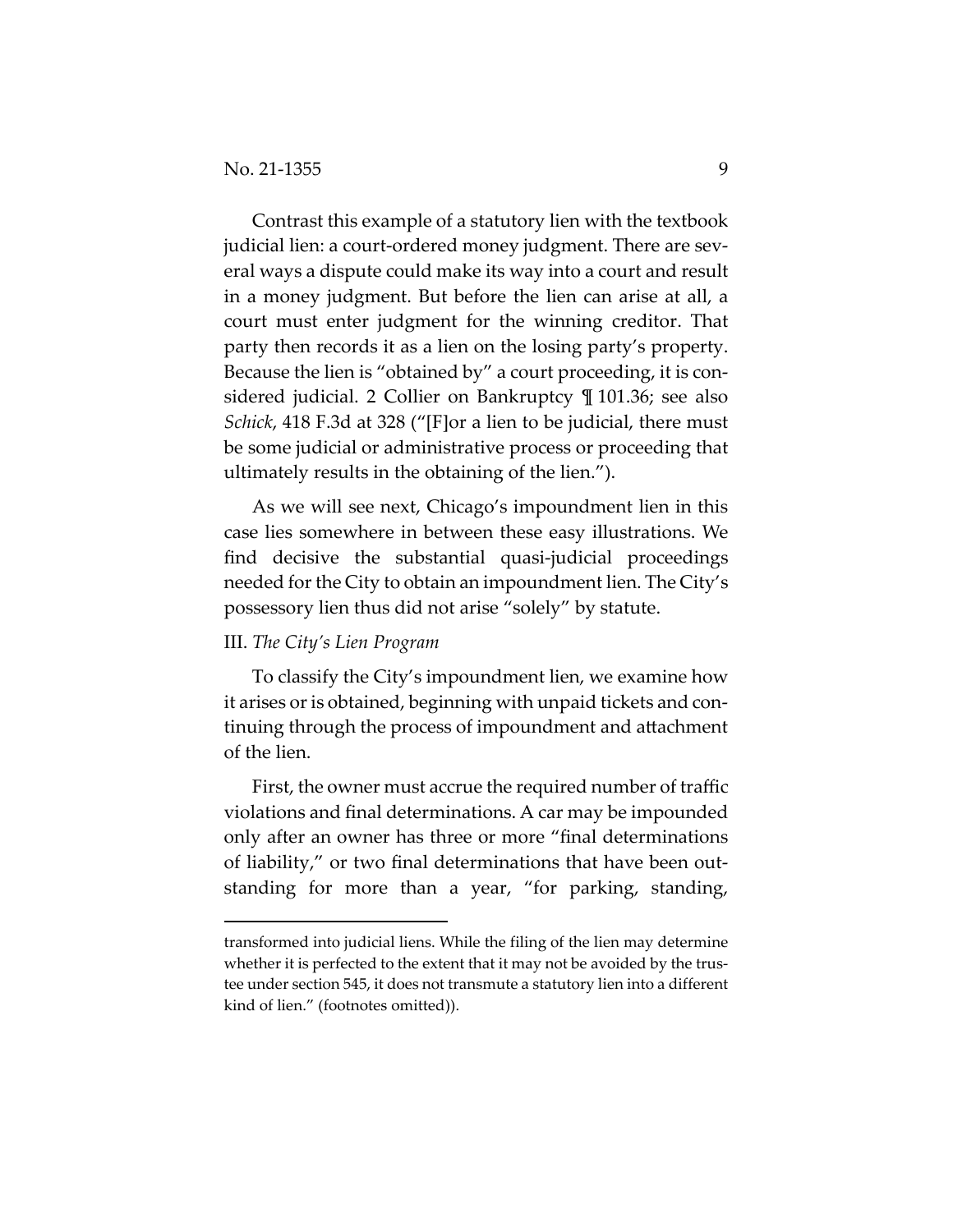compliance, automated traffic law enforcement system, or automated speed enforcement system violation[s]." M.C.C. § 9- 100-120(b).

The underlying traffic violation undergoes an administrative process before it turns into a final determination of liability. First, a police officer or other official observes and records a traffic or parking violation. The official then gives the operator of the vehicle a notice of the violation (e.g., by hand or by placing it on the vehicle).  $\S 9-100-030(b)(i)-(ii)$ . If, however, the operator drives away before the official can serve the notice, the City mails the owner of the vehicle a notice of the traffic violation. § 9-100-030(b)(iii). Alternatively, an automated speed or traffic system records a violation and the City sends a notice to the registered owner. § 9-100-045.

The owner can contest the charged violation in an inperson proceeding or by writing. §§ 9-100-050, -055, -070, - 080. If the owner loses or fails to contest the violation, a determination of liability is entered. § 9-100-090. The owner can then file an appeal under the Illinois Administrative Review Law. *Id.*; see also *Van Harken v. City of Chicago*, 713 N.E.2d 754, 759 (Ill. App. 1999). If she loses on appeal or fails to contest the liability determination, the City obtains a "final determination." § 9-100-100. In *Fulton*, we concluded that these final determinations of liability amounted to "money judgments." See 926 F.3d at 930–31, vacated on other grounds, 141 S. Ct. 585.

At that point, the owner must pay the fine for the violation. § 9-100-100(b). "The fines for violations of the City's Traffic Code range from \$25 (*e.g.*, parallel parking violation) to \$500 (*e.g.*, parking on a public street without displaying a wheel tax license emblem)." *Fulton*, 926 F.3d at 920, citing § 9-100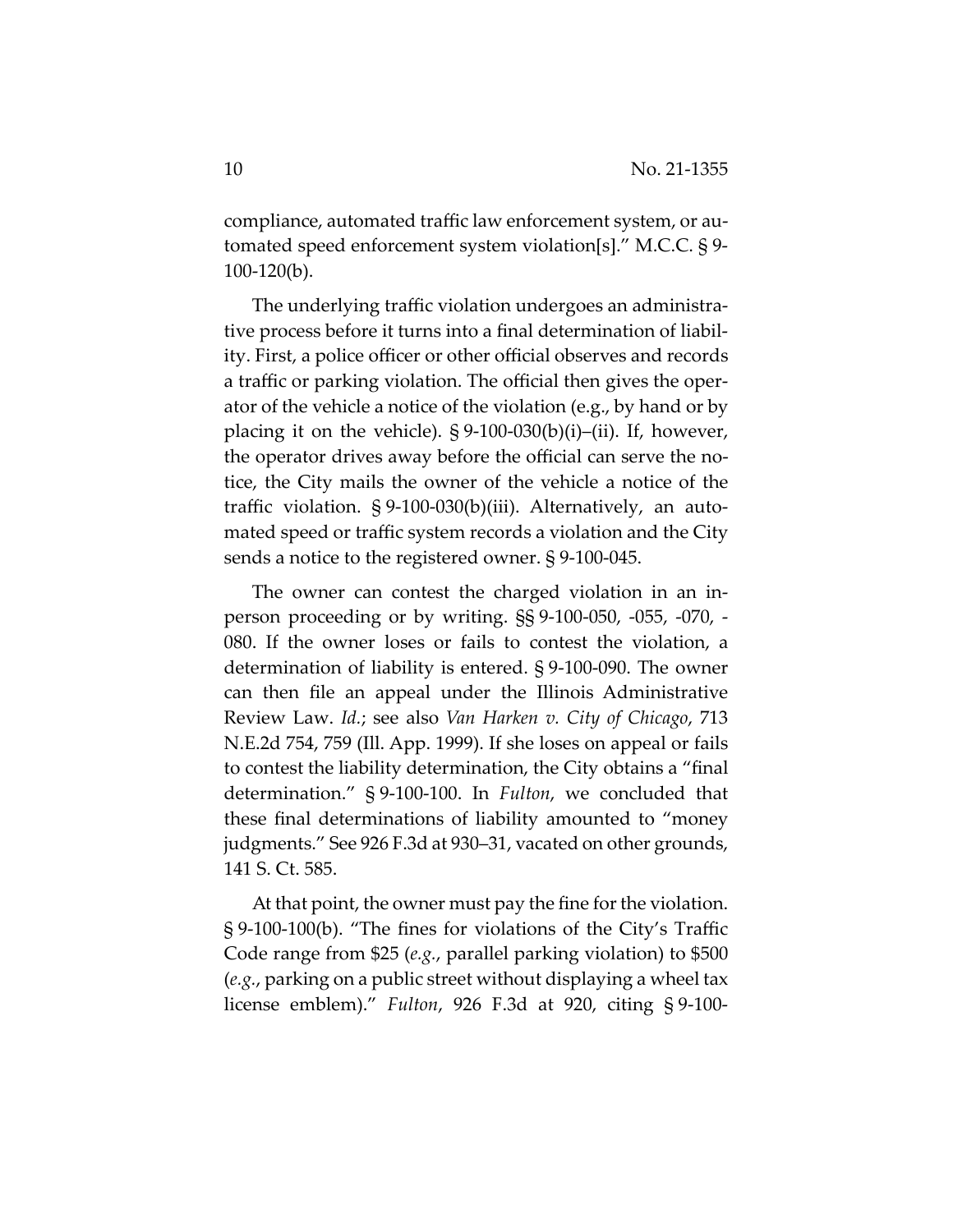$020(b)$ –(c). These fines can grow quickly. "Failure to pay the fine within twenty-five days automatically doubles the penalty" in most cases. *Id.*, citing § 9-100-050(e).

If the fines go unpaid, the next enforcement step for the City is impoundment. That step requires more legal process. The City must issue notice of the impending vehicle immobilization to the owner. § 9-100-120(b). The owner then has twenty-one days to either pay the fines or petition for a hearing and appear in person to prove that she is not liable for the outstanding tickets. If the owner fails to file a timely petition or if her petition is denied, a final determination of eligibility is entered.

After such a determination of liability and eligibility for impoundment, the City may physically immobilize the car (with a "boot," for example).  $\S 9-100-120(c)$ . If the owner does not obtain release of the immobilizing device within twentyfour hours or request additional compliance time, the City can finally tow the car to an impoundment facility. *Id.* When the vehicle is immobilized or impounded, the outstanding ticket debt becomes a lien on the vehicle: "Any vehicle impounded by the City or its designee shall be subject to a possessory lien in favor of the City in the amount required to obtain release of the vehicle." § 9-92-080(f); § 9-100-120(j) (same for immobilized vehicles).<sup>5</sup>

<sup>5</sup> The City impounded and sold nearly 50,000 cars from 2011 to 2019. Elliott Ramos, *Chicago Seized and Sold Nearly 50,000 Cars Over Tickets Since 2011, Sticking Owners with Debt*, WBEZ Chi. (Jan. 7, 2019, 5:01 AM), https://www.wbez.org/stories/chicago-seized-and-sold-nearly-50000 cars-over-tickets-since-2011-sticking-owners-with-debt/1d73d0c1-0ed2- 4939-a5b2-1431c4cbf1dd.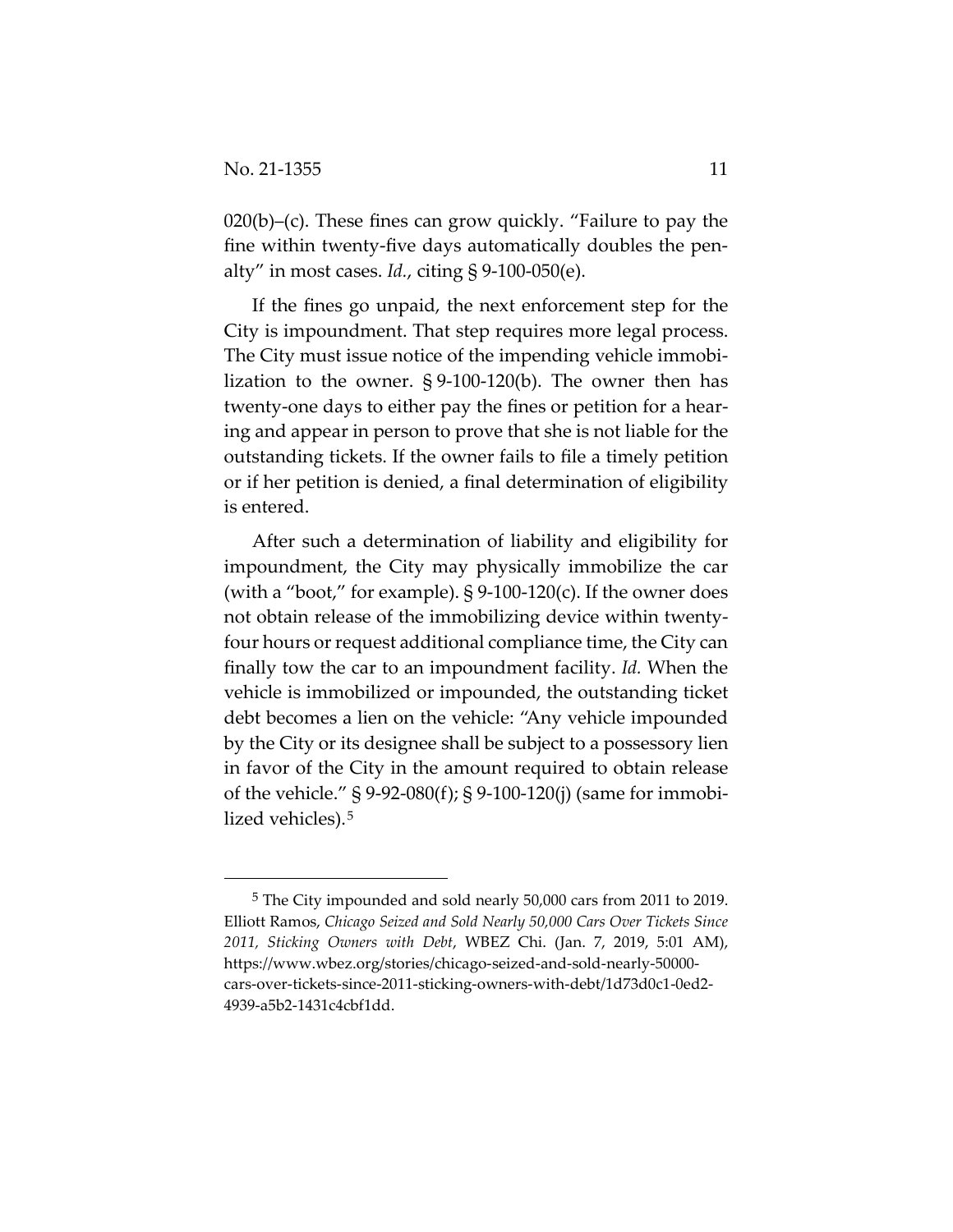Turning to the details of this case, at the time of appellee Mance's bankruptcy filing, the City's lien on her vehicle totaled \$12,245 on a car allegedly worth \$3,000. The amount of the lien is based on the amount of the outstanding tickets, the fees accumulated from storage and towing costs, and even attorney fees incurred by the City in the immobilization process, among other costs.  $\S 9-100-120(d)(2)$ .<sup>6</sup>

#### IV. *Classification of the City's Lien*

## A. *The Lien Is "Obtained by" Adjudicating the Traffic Violations*

The very last step of the lien attachment is automatic. Under the terms of the city ordinance, the lien arises upon impoundment, without further action by a judge or quasijudicial official. On that basis, the City contends the impoundment lien is a statutory lien, asserting that it arises "solely" by statute. Like our colleagues on the bankruptcy and district courts, however, we see the issue differently. Under the statutory definitions of the two types of liens, we do not think we can ignore all the prior legal process that must occur before the City's possessory lien arises. The lien is "obtained by … other legal or equitable process or proceeding," 11 U.S.C. § 101(36), in that the lien arises from and is based upon the prior quasi-judicial adjudications and money judgments that determine the lien's validity and amount. The lien is judicial and avoidable in bankruptcy.

 $6$  The City offers various repayment plan options for eligible drivers that might eliminate some of those fees. See §  $9-100-120(d)(1)$ ; see also §§ 9-100-160 (installment payment plans), -170 (Clear Path Relief Pilot Program). The parties have not indicated to the court that Mance is enrolled in any of those programs.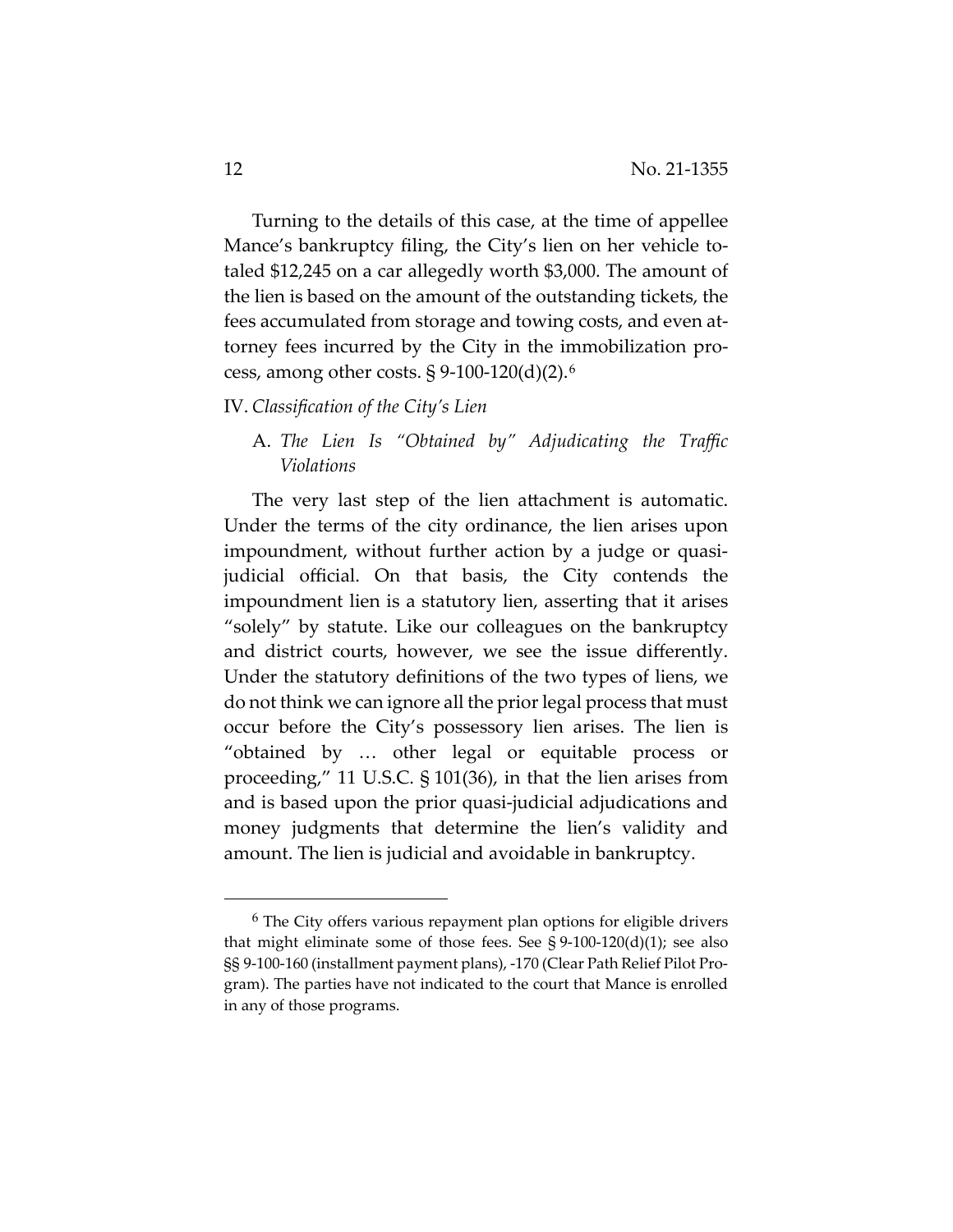The City asks us to treat this prior process as irrelevant. The City relies on the language "shall be subject to a possessory lien" in the ordinance. The City treats the needed number of tickets, final adjudications, and later impoundment as mere "conditions" that trigger the lien. In the City's view, those conditions should have no bearing on the classification of the lien because they do not govern how the lien "arises."

The City's narrow focus on only the very last step leading to attachment of an impoundment lien is not consistent with the statutory definition of a judicial lien. A judicial lien is not a statutory lien, "whether or not such interest or lien is provided by or is dependent on a statute and whether or not such interest or lien is made fully effective by statute." 11 U.S.C. § 101(53). This language makes clear that the fact that a lien resulted from a process that is "purely a creature of statute" is not sufficient to classify the lien as statutory. *In re Weatherspoon*, 101 B.R. 533, 535 (Bankr. N.D. Ill. 1989) (citation omitted). Put differently, "[t]he fact that a statute describes the characteristics and effects of a lien does not by itself make the lien a statutory lien." 2 Collier on Bankruptcy ¶ 101.53. That description fits the City's impoundment lien in this case. A statute (the ordinance) authorizes the lien and describes its characteristics and effects, but we must still consider whether the lien arises "solely by force of a statute on specified circumstances or conditions." § 101(53).

Under both definitions, the relevant inquiry is not whether a statute authorizes or governs the lien but what is necessary for the lien to arise. If the lien requires a "judgment, levy, sequestration, or other legal or equitable process or proceeding," the lien is judicial. If the lien arises "solely" by statute once specific conditions are met, the lien is statutory.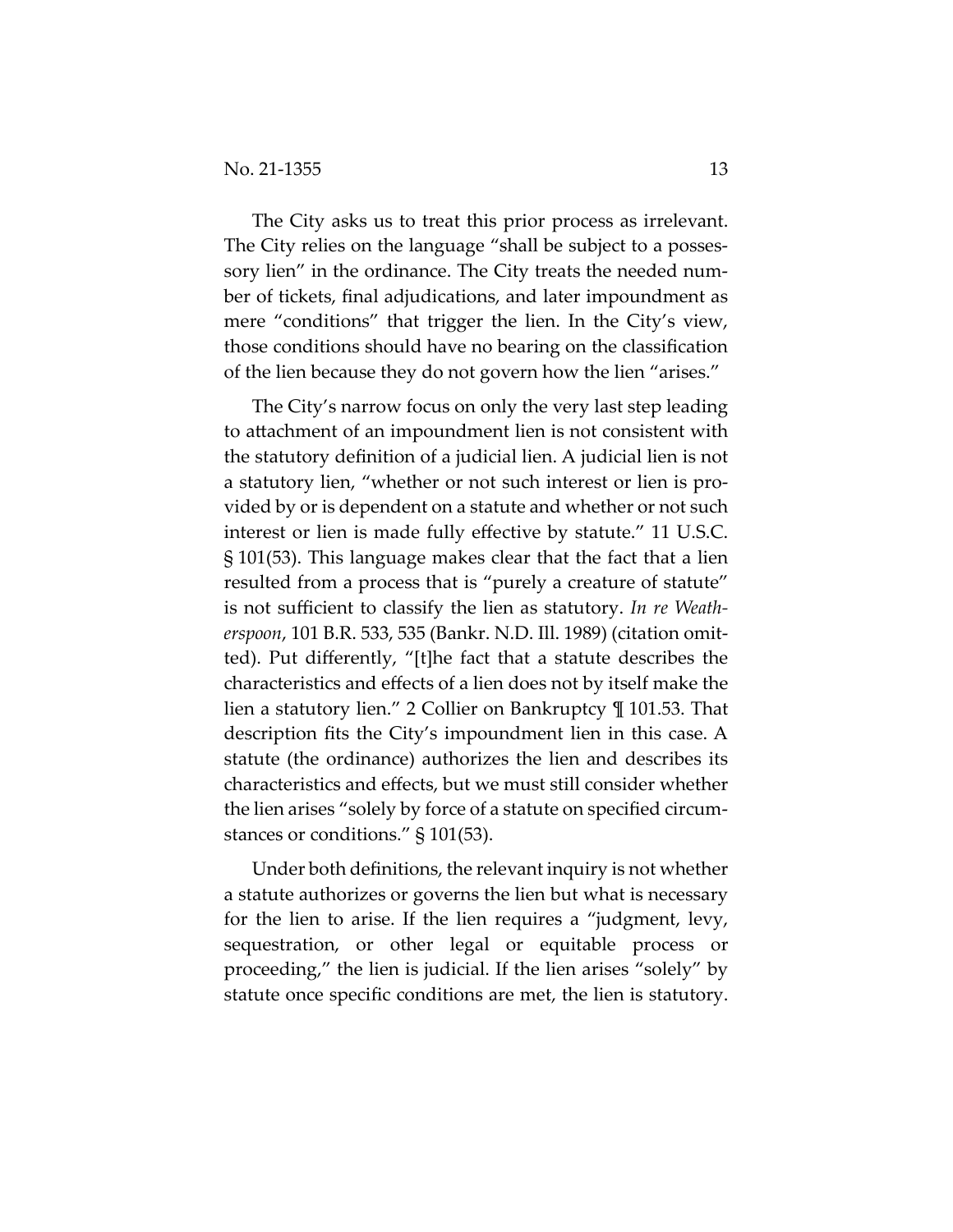In the case of a Chicago impoundment lien, without the judicial or quasi-judicial procedures needed for final determinations for each traffic violation and without the quasi-judicial impoundment procedures, the City could not impose a lien on the indebted driver's vehicle. While the lien is authorized by and defined by statute, the City's possessory lien does not arise "solely" by statute.

To be sure, as Mance acknowledged at oral argument, liens on some impounded vehicles should be treated as statutory liens. If a driver has committed a violation under M.C.C. § 9-92-030, such as blocking an alleyway, obstructing traffic, parking in a "tow zone," or the like, the vehicle can be towed on the spot, without any prior judicial process. *Id.* The City then sends the vehicle owner notice after the fact. § 9-92- 070. When a vehicle is towed for one of these violations**,** it is also subject to a lien. § 9-92-080(f) ("Any vehicle impounded by the City or its designee shall be subject to a possessory lien in favor of the City in the amount required to obtain release of the vehicle."); see also § 2-14-132(*l*) (same). Such violations lead to immediate impoundment liens that do not require advance notice to drivers or any other quasi-judicial procedures before they can be imposed. Instead, a car is automatically impounded upon a violation and subject to a lien.7

 $<sup>7</sup>$  In the case of a violation that results in an immediate tow, the city</sup> must offer adequate post-deprivation procedures to conform with due process. See *Miller v. City of Chicago*, 774 F.2d 188, 192–96 (7th Cir. 1985) (City not required to provide notice to owners before towing stolen vehicles to satisfy due process); *Sutton v. City of Milwaukee*, 672 F.2d 644, 645– 46, 648 (7th Cir. 1982) (pre-towing notice and opportunity to be heard not required to tow illegally parked cars, but adequate post-deprivation procedures are needed to provide due process); see also *Gable v. City of*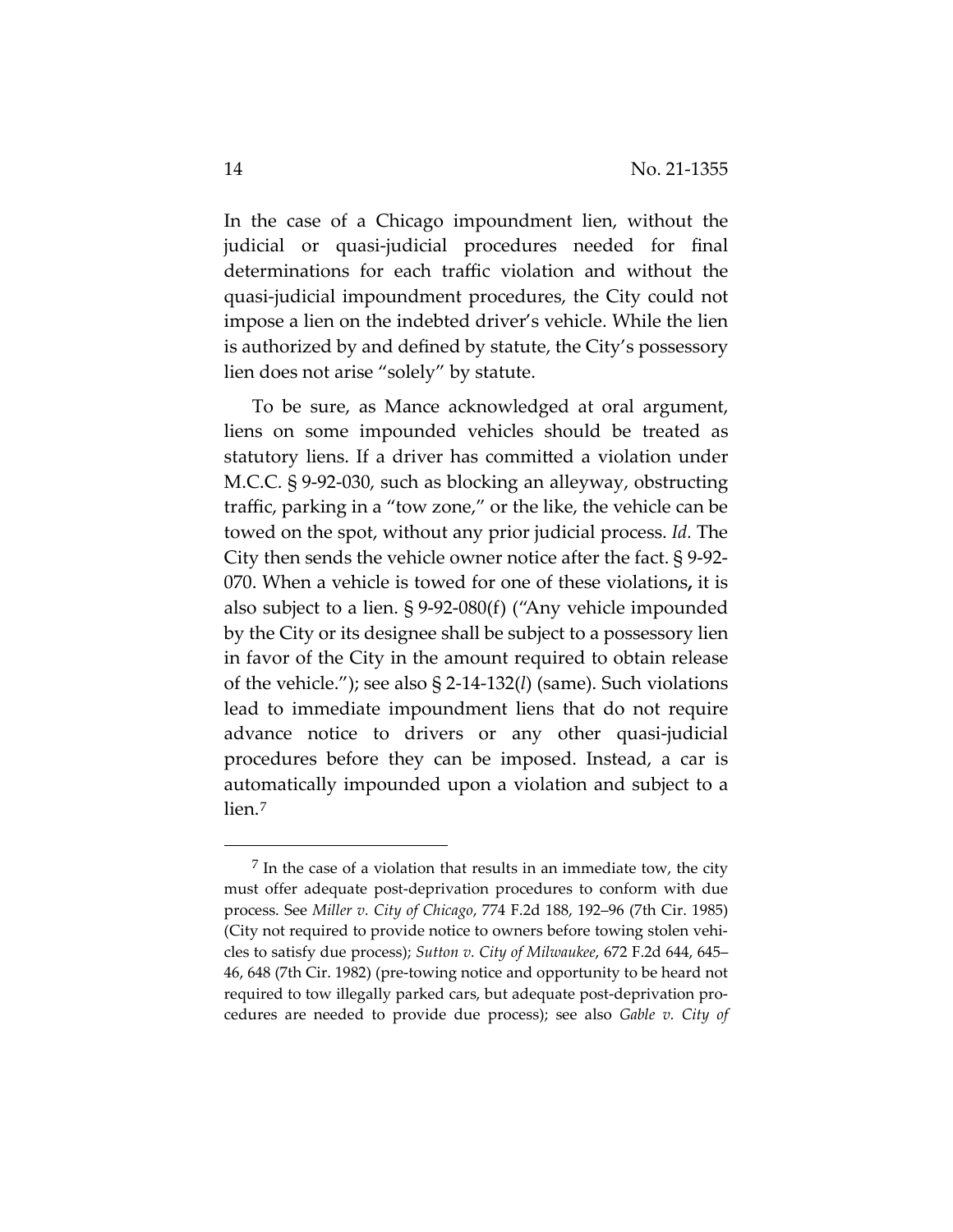That automatic process is quite different from what happened here. For Mance, several legal proceedings had to be completed before impoundment. Vehicle owners who incur liens like Mance's therefore face judicial liens and can avoid them under 11 U.S.C. § 522(f). Vehicle owners whose violations resulted in immediate impoundment, by contrast, face statutory liens and cannot avoid them under the same provision.

Next, the City argues that if we agree with appellee Mance, we will create a circuit split with the Third Circuit's decision in *In re Schick*, 418 F.3d 321 (3d Cir. 2005). We are not convinced. There is a critical difference between the processes leading to the liens in the two cases.

*Schick* concluded that a lien held by the New Jersey Motor Vehicles Commission was a statutory lien. Under New Jersey law, a vehicle owner who committed a traffic violation faces potential surcharges in various situations, such as reaching a certain number of violation points or having been convicted of refusing to take a breathalyzer test, among other examples. The amount of the surcharges was dictated by "statute and administrative regulations." 418 F.3d at 324. If a driver failed to pay the surcharges, the Commission was entitled to a lien on the driver's property in the amount of the surcharges and interest. The Third Circuit concluded that such a lien held by the Commission was statutory and therefore not avoidable under 11 U.S.C. § 522(f).

*Chicago*, 296 F.3d 531, 539–40 (7th Cir. 2002) (due process rights not violated when City deprived plaintiffs of impounded vehicles because City was not deliberately indifferent and adequate post-deprivation remedies were available).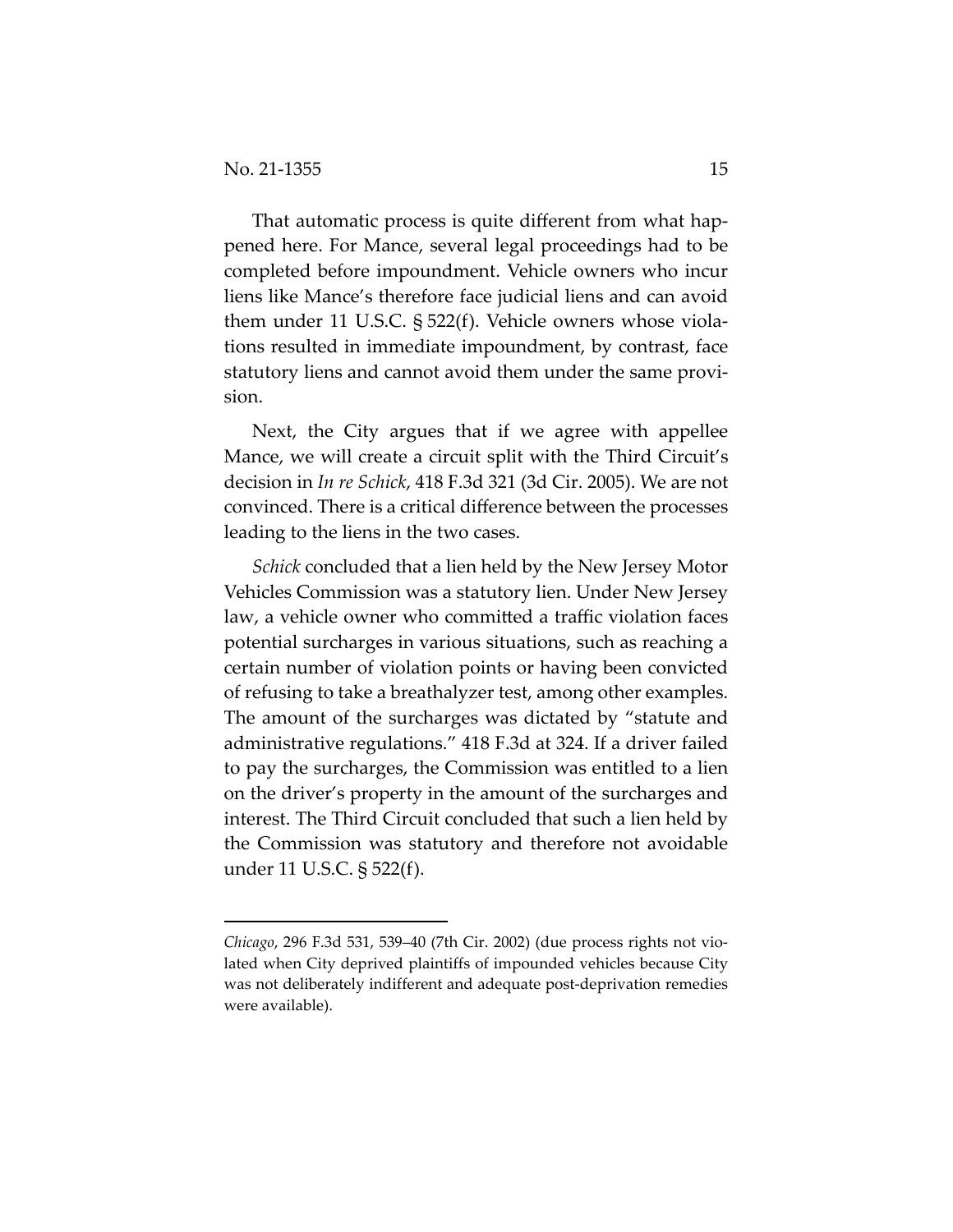The statutory scheme analyzed in *Schick* was markedly different from the impoundment process leading to Chicago's lien. The New Jersey statute pertained to only the surcharges, not the underlying vehicle violations. This bifurcated structure contributed to the court's view that "the underlying traffic proceeding charging the driver with a motor vehicle offense [was] too remote to constitute the required judicial process or proceeding necessary to find a judicial lien." 418 F.3d at 326. The underlying proceeding therefore bore "*no relation* to the creation of the lien in favor of the [Commission], which instead [arose] as a result of the filing of the certificate of debt and its docketing by the Clerk of the Superior Court." *Id.* (emphasis added).

Here, by contrast, the statutory structure does not separate the underlying vehicle violation and any fees imposed after the final determinations of the tickets, let alone the impoundment process. These steps are all tied together. Unlike the situation in *Schick*, Chicago's administrative structures for challenging tickets and pending impoundments are not too far removed from the impoundment lien. They are essential prerequisites for a valid impoundment lien, and they determine the amount of the lien.

In *Schick* the amount of the surcharge—and therefore the amount of the lien—was "set forth either in the statute or administrative regulation and [was] *not determined by the underlying proceeding against the driver*." 418 F.3d at 326 (emphasis added). The opposite is true here. The amount of the Chicago impoundment lien is determined precisely in and by the underlying proceedings. Indeed, to secure release, the driver must pay immobilization and impoundment costs, as well as "all amounts, including any fines, penalties, administrative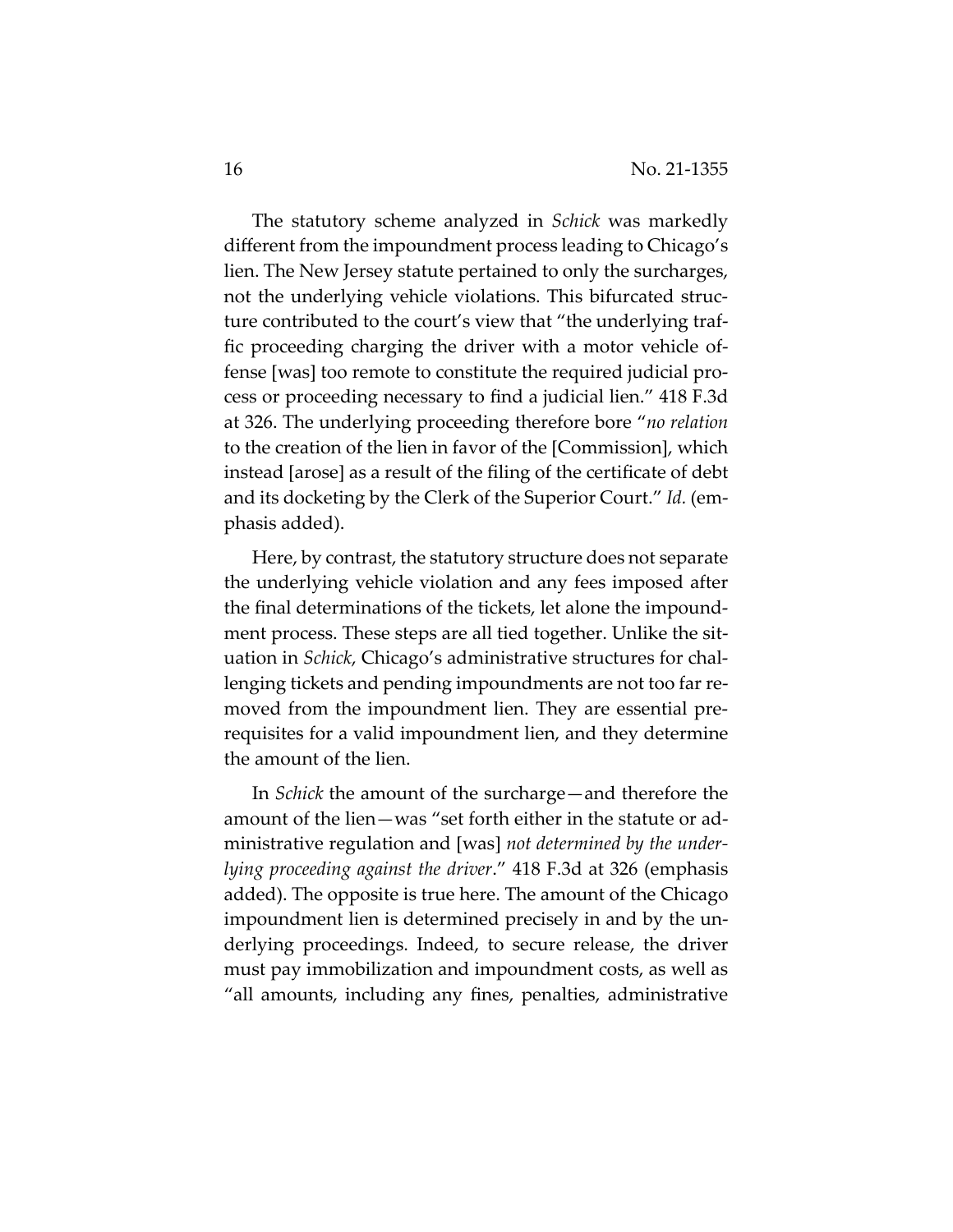fees …, if any, and related collection costs and attorney's fees … remaining due on each final determination for liability issued to the owner." M.C.C.  $\S 9-100-120(d)(2)$ . The City says correctly that the total amount of the lien is not limited to the underlying traffic fees, but all of the additional charges pertain to and result directly from the quasi-judicial processes leading up to the lien. In this respect, the situation here is similar to money judgments, which routinely include interest, court costs, and sometimes attorney fees and other associated costs, yet are considered judicial despite these tacked-on fees because the resulting liens do not arise "solely" by statute. The same is true here. The additional fees do not eliminate the link to the underlying traffic violations and adjudications. They strengthen it.

#### B. *Tax Liens*

The City also argues that adopting Mance's position will call the classification of tax liens into question. Congress included tax liens in its examples of statutory liens in the legislative history of the Bankruptcy Code. H.R. Rep. No. 95-595, at 314, as reprinted in 1978 U.S.C.C.A.N. at 6271 ("Tax liens are also included in the definition of statutory lien."). The City contends, however, that federal tax liens result from judicial and quasi-judicial processes (under 26 U.S.C. §§ 6212(a), 6213(a), 6214(a), and 7482) that are similar to the processes leading to a Chicago impoundment lien. If these procedures must be followed before imposing a federal tax lien, yet everyone acknowledges that a tax lien is statutory, the City asks, how could our lien be judicial based on similar prior procedures?

Tax liens are unquestionably statutory. E.g., *Financial Oversight & Management Board*, 899 F.3d at 11; *Schick*, 418 F.3d